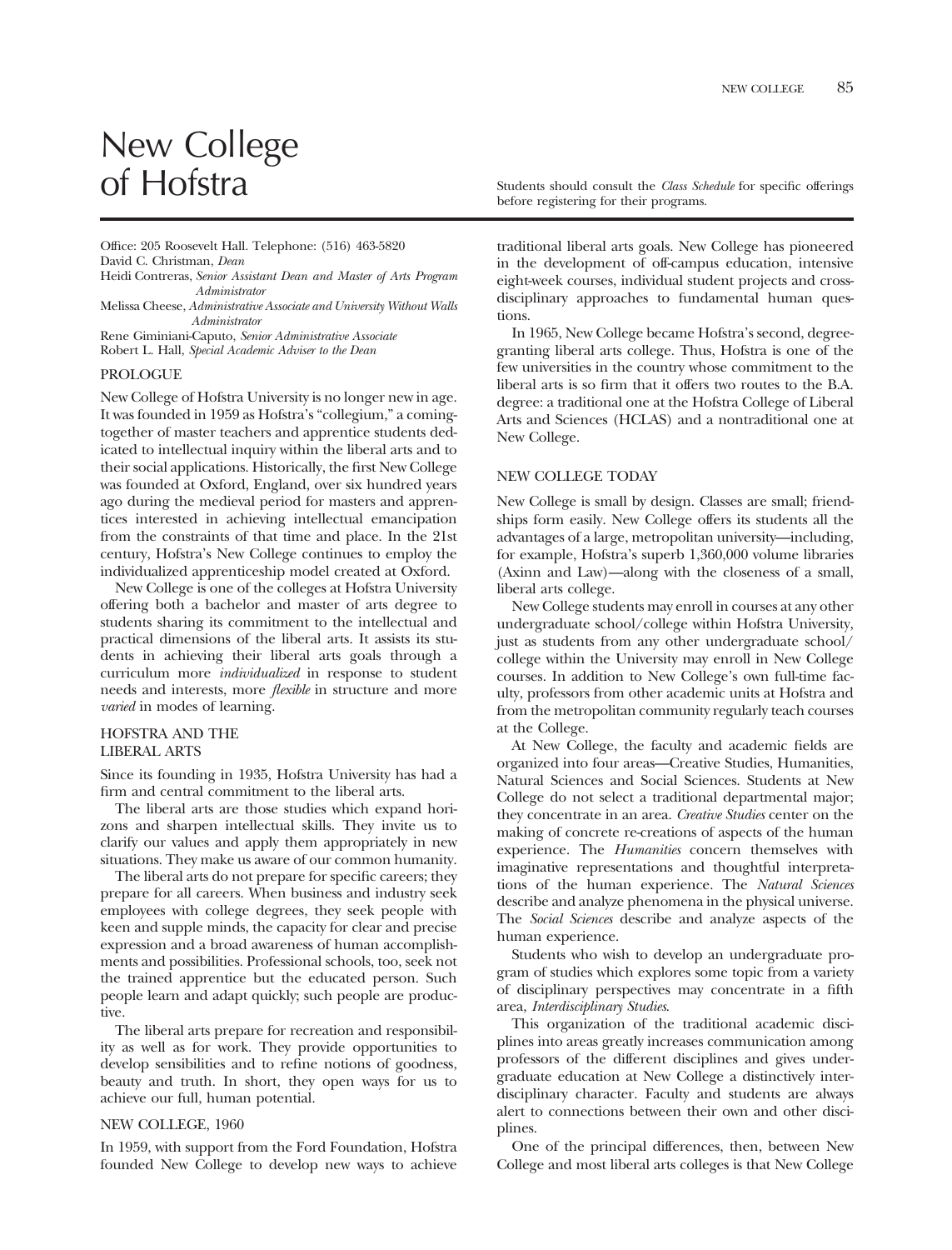fosters interdisciplinary breadth and discourages unnecessary or premature over-specialization.

# ADMISSION TO THE

# BACHELOR OF ARTS PROGRAM

New College welcomes students with a serious commitment to the educational rigor of its Bachelor of Arts program. Although admissions requirements for undergraduates at New College are the same as the requirements for all undergraduates at the University, the College especially welcomes both freshmen and transfer applicants with these qualifcations and credentials:

- 1. previous academic performance in a liberal arts area or areas at an above average level, as demonstrated by high school class standing or transfer student status;
- 2. strong aptitude for a full utilization of liberal arts resources at New College, as shown by standardized test scores (SAT or ACT) above the national average;
- 3. serious motivation for academic work within the liberal arts and an interest in New College, as demonstrated through an admissions interview or through a written statement of purpose.

Applicants should demonstrate strength in at least two of the three guidelines listed above to assure a positive response to their applications.

Early decision and early admission are possible at New College just as they are available to applicants for admission to other University programs. For current information about undergraduate admission, please contact the Dean of Undergraduate Admissions.

### *Transfer Students*

Students entering New College and transferring credits will be classifed as follows:

freshman transfer students: 3-24 transfer credits sophomore transfer students: 25-57 transfer credits junior transfer students: 58-87 transfer credits senior transfer students: 88 or more transfer credits.

All transfer students must satisfy all the general and area graduation requirements for New College including the New College Writing Requirement.

Students must complete their last two full-time semesters under the supervision of a New College faculty adviser in order to be recommended for the Bachelor of Arts degree from Hofstra University through New College.

#### ACADEMIC CALENDAR

New College uses the intensive four-credit course as its characteristic offering. The traditional 15-week semester is divided into two halves or sessions. In each seven-and-ahalf week session, courses meet four days a week, 95 minutes a day, or 6 hours and 20 minutes a week. Most Wednesdays are class-free days for intensive reading, writing, study and research.

Most students enroll for two, four-credit courses a session, or 16 credits (four courses) a semester.

This academic calendar allows students to concentrate their attention and energies on two courses per session instead of spreading their efforts over four or fve courses throughout a semester. The calendar also adds variety to

the student's intellectual life: midway through a semester, when other students are taking midterm examinations, New College students are beginning new work.

Since certain subject matter is more appropriate for semester-length exposure, some semester-length courses as well as an array of two-credit special seminars are offered.

## MODES OF LEARNING

New College offers its students several modes of learning.

- 1. Course work: these are standard classroom lectures and seminars.
- 2. Individual Projects: a student with a particular academic interest registers with a faculty member who can nurture that interest. The two agree on what work will be done, when, what the bases for evaluation will be and how many credits the work will represent, normally from one to three. During the term of an individual project, normally a session, the student and faculty supervisor meet regularly.
- 3. Off-Campus Education: students pursue an educational or preprofessional goal for academic credit at sites such as hospitals, law offices, public service agencies, galleries, theaters, broadcasting studios, legislatures, scientifc laboratories or in study abroad. The Off-Campus Education Program is supervised by a New College faculty committee. Carefully prepared proposals are submitted to the committee for consideration during the semester prior to the proposed off-campus project. Clearly stated learning objectives, a good ft between those objectives and off-campus site activities, and student preparation for work at the site are the principal criteria used by the committee when evaluating proposals. A faculty member keeps in close touch with each student involved in a project.

A learning report is required at the conclusion of all projects. The Basic Learning Report is a written, refective statement of what and how the student learned. A scholarly research paper relating to, or drawn from, the student's off-campus activities is frequently required.

# NEW COLLEGE AREAS

Creative Studies disciplines are: Dance Arts Fine Arts Theater Arts Writing Arts Humanities disciplines are: Art History Cultural Anthropology Dramatic Literature Literature Philosophy

Interdisciplinary Studies: theme or problem-centered programs designed by the individual student in consultation with a faculty adviser. In addition, Interdisciplinary Studies includes programs in: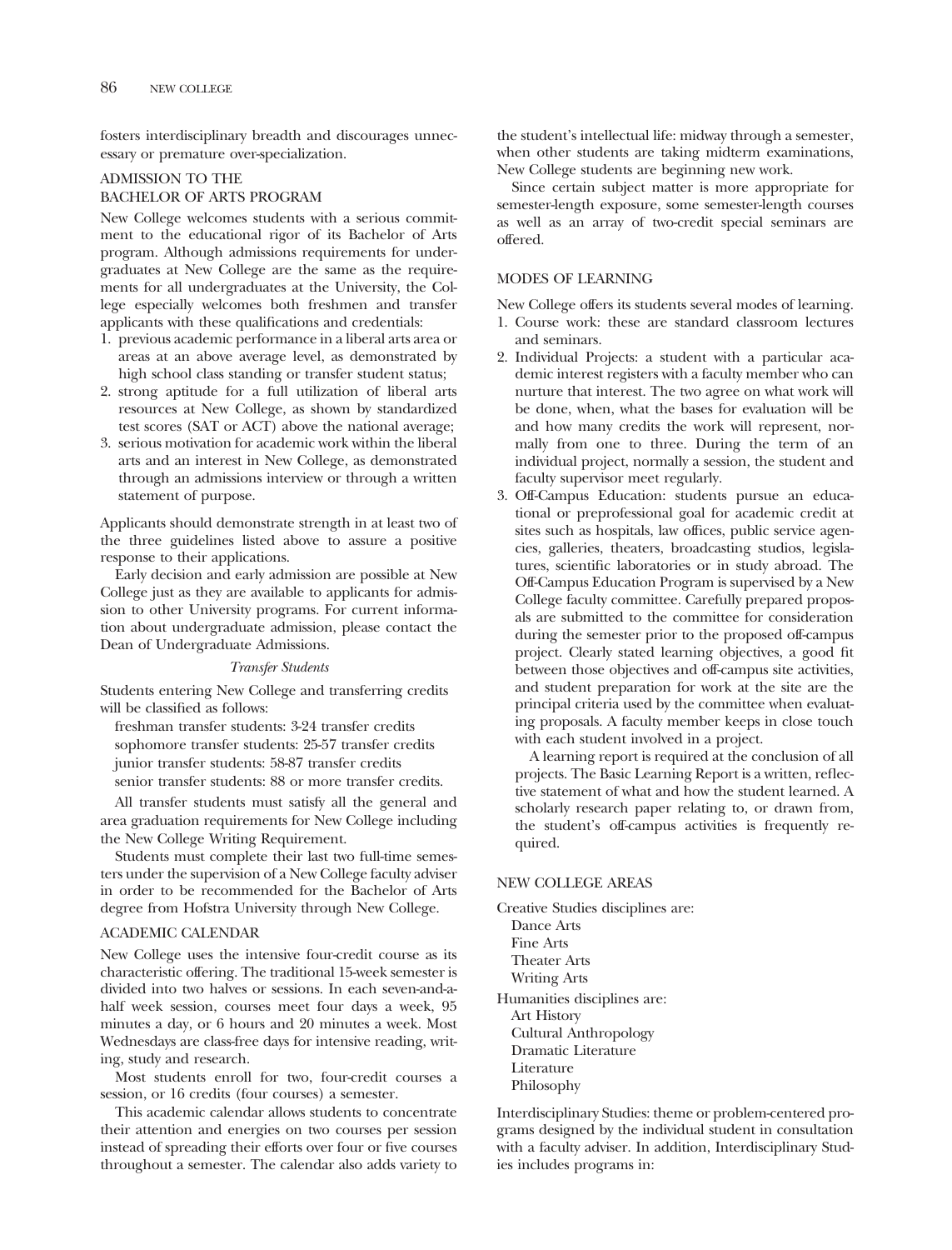| American Civilization            | <b>Family Studies</b> |
|----------------------------------|-----------------------|
| Cognitive Sciences               | Human Development     |
| Communication                    | International Studies |
| and Society                      | Women's Studies       |
| Natural Science disciplines are: |                       |
| <b>Biology</b>                   | <b>Mathematics</b>    |
| Chemistry                        |                       |
| Social Science disciplines are:  |                       |
| Economics                        | Political Science     |
| <b>History</b>                   | Psychology            |
| Linguistics                      | Sociology             |
| Political Philosophy             |                       |

In addition to completing a concentration in one of these areas, students may complete an Elective Focus in a secondary area or discipline under the direct supervision of a New College Area Coordinator or designate. Also, as a complement to any of the above Area programs, New College offers an Elective Focus in elementary education which leads to provisional certifcation as an elementary teacher in New York State. For further information on New College foci, please see the sections on New College Areas.

# NEW COLLEGE EDUCATIONAL RESOURCES

Students are encouraged to take full advantage of the educational resources available to them as members of the Hofstra University community. Equal to its commitment to the liberal arts is New College's commitment to serve individual students through advisement, access to University resources, and a unique calendar and tuition policy. The New College Writing Program is also a resource for the development of communication skills.

# **ADVISEMENT**

All institutions of higher education offer forms of advisement and counseling. New College intends its academic advisement to be as close and informed as only a small college's can be, but augmented by the College's presence within Hofstra University. Students are initially assigned a New College faculty adviser, but may choose a different adviser as their academic interests become more defined. With few exceptions, New College faculty offices and records are located within the New College building, thus facilitating student access to advisers for conference, registration and general information about the College, the University and programs of study.

# UNIVERSITY RESOURCES

As members of the Hofstra University community, New College students have full access to University resources. These include undergraduate courses at the Hofstra College of Liberal Arts and Sciences (HCLAS) and the Schools of Business, Communication, and Education; opportunities for student-initiated projects supervised by faculty other than New College faculty; full use of the University's excellent library, computer facilities, swimming pool and music listening rooms; and the full range

of student services provided through the Dean of Students Office, Residential Life Office, the Hofstra University Wellness Center and the Office of Financial Aid.

# **TUITION**

The tuition policy of New College supports its fexible, individualized programs of study and its various modes of learning. Students registering as full-time (a minimum of 12 semester hours attempted per semester) are billed a fxed tuition amount. This entitles the student to register for 12 to 20 hours for that semester. Students must secure the permission of the Dean of New College to register for more than 18 hours a semester and must pay per credit for credits in excess of 20. Those registering for fewer than 12 semester hours will be billed at the University's part-time, per credit rate.This tuition policy provides New College students with a wide range of educational choices within a fxed tuition amount. See Tuition and Fees, page 27.

# THE NEW COLLEGE WRITING PROGRAM Expository Writing

The New College Writing Program is designed to help all students write as well as they possibly can. Expository writing—writing that explains, analyzes, clarifes—is central to many of the courses at the College. Several of these courses have been chosen to introduce the Writing Program and to help students develop their writing skills.

*An Introduction to the Liberal Arts*, the fall semester freshman course, is the frst course in this series. The spring freshman writing workshops and the writing intensive discipline courses for juniors and seniors follow. In each of these courses, students are given the opportunity to write a college essay which is evaluated by the instructors of these courses and members of the New College Writing Committee. These evaluations (which are described below) enable students to monitor their development as writers. When students have satisfactorily completed these courses and written college essays that are given satisfactory evaluations, they have fulflled the expository writing component of the New College Writing Program.

Students who have diffculties completing this part of the Writing program can receive additional help from the faculty. They may be advised to register in one or more New College courses emphasizing writing or to sign up for tutorial work under the supervision of a faculty member.

#### *Transfers to New College*

Students who transfer to New College after earning 30 credits elsewhere are required to take a writing intensive course and to write a satisfactory College Essay (an essay that is given a #5 evaluation) in order to complete the expository writing requirement. They may, of course, also choose to register for a writing workshop.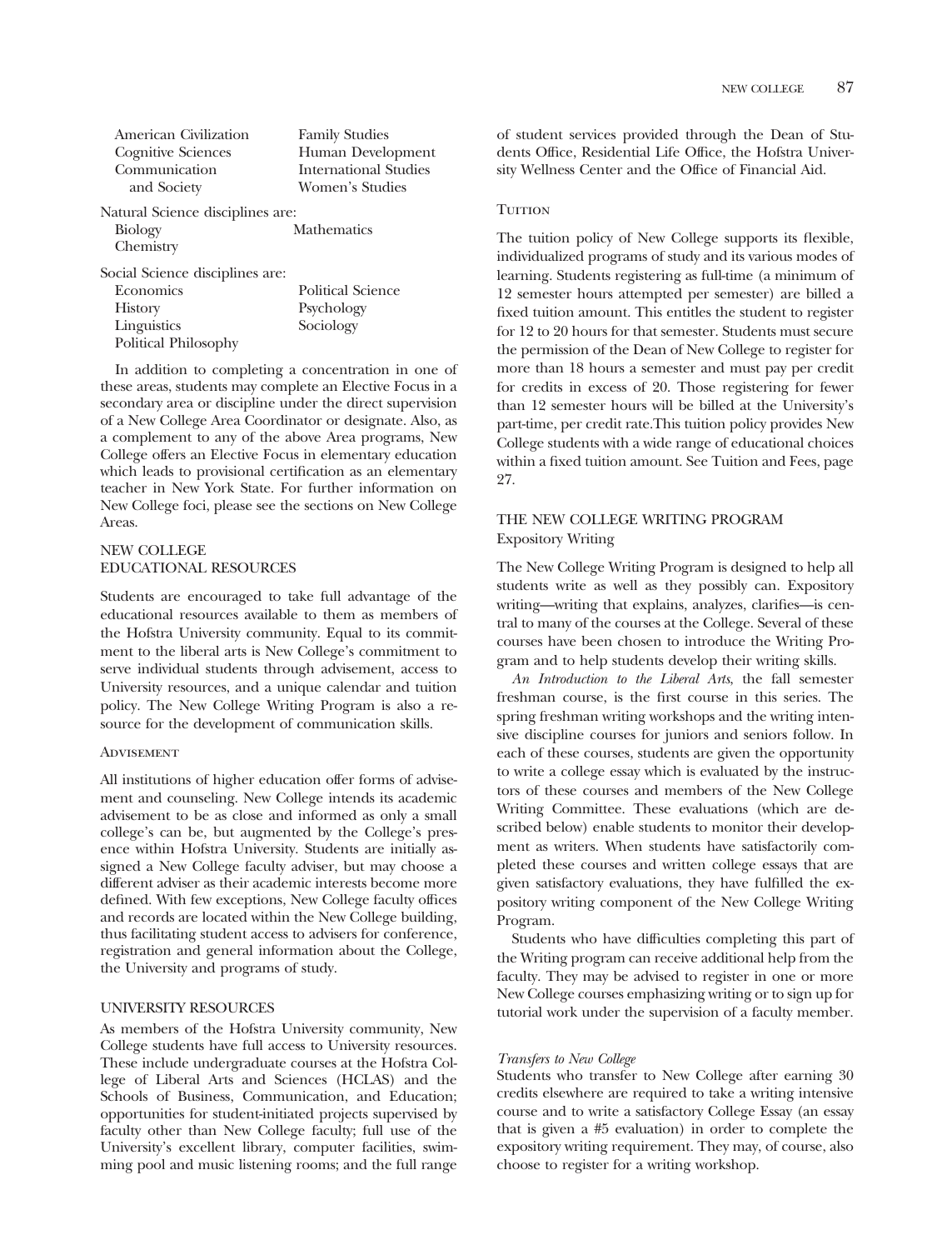# Scholarly Writing

Students normally demonstrate their ability to locate, use, interpret, and document appropriate library and other sources through satisfactorily written research papers submitted to the New College faculty. When two New College faculty members agree that a student has demonstrated such scholarly ability through the submission of two different papers, the student will have satisfed this requirement, and this accomplishment is noted on the student's official record.

Students begin learning research skills in their Freshman Seminars. They are given opportunities to write research papers in their Sophomore and Junior Seminars and in many advanced courses. A course in Library Research is also offered occasionally.

# Procedure

- 1. At the completion of a New College course in which a library research paper is required, the New College faculty member lists those students whose writing has satisifed this requirement. If a paper is submitted late, it is the student's responsibility to ask the faculty member to inform the New College Writing Coordinator if the paper meets the standard for scholarly writing;
- 2. Library papers written for courses given outside of New College or for courses given within New College by part-time faculty may be considered for this requirement after they have been evaluated by the instructors of these courses. Students should submit these papers to the New College Area Coordinator whose concentration (Humanities, Social Sciences, Natural Sciences, Creative Studies) is closest to the subject matter of the paper. The Coordinator assigns the paper to a member of the New College faculty who determines whether it meets this requirement;
- 3. In a course for which no library paper is required, students may request that the instructor assign a library paper as part of, or in addition to, regular class assignments. The instructor will decide whether or not such a paper is useful in that particular course.

Students normally satisfy the scholarly aspect of the standard as they progress towards meeting all requirements for the Bachelor of Arts degree at New College. Normally, a student does not undertake work on a Senior Project until this requirement has been satisfed.

# STUDENT STATUS

Students not making satisfactory progress towards meeting either aspect of the Writing Standard, or who fall below the requisite level after satisfying either aspect, are subject to a change of student status from "good academic standing" to "probation" and/or continuance with "restrictions on registration." Students with probationary status are not recommended for the award of the Bachelor of Arts degree by the faculty and Dean of New College.

# SCHOLARSHIPS AND FINANCIAL AID

Hofstra University offers fnancial awards based on academic quality, personal merit, need, and in some cases, profciency in a special area. Students seeking fnancial aid should consult the Offce of Financial Aid. See page 30 of this *Bulletin*.

# GENERAL REQUIREMENTS

# FOR GRADUATION

- I. Successful completion of a minimum of 120 semester hours: 40 s.h. of area requirements, 40 s.h. of College requirements and 40 s.h. of electives. At least 90 of these 120 s.h. must be in the liberal arts. No more than 40 semester hours may be taken in a single discipline.
	- A. Successful and sequential completion of 40 s.h. of courses required by one of the fve New College areas (Creative Studies, Humanities, Interdisciplinary Studies, Natural Sciences, Social Sciences). See requirements under specifc area.
	- B. Successful and timely completion of 40 s.h. of College requirements:

|    |                                         | Sem. Hrs. |
|----|-----------------------------------------|-----------|
|    | 1) Introduction to the Liberal Arts     |           |
|    | (freshman year) (ISB 1)                 | 4         |
|    | 2) Main Ideas in the Western Tradition  |           |
|    | (sophomore year) (ISA 1)                | 4         |
|    | 3) Area Seminar (junior or senior year) | 4         |
|    | 4) two courses in a second area         | 8         |
|    | 5) two courses in a third area          | 8         |
| 6) | two courses in a fourth area            | 8         |
|    | 7) one course in Quantitative Thinking  | 4         |
|    |                                         |           |
|    |                                         |           |

Students in Interdisciplinary Studies must satisfactorily complete a minimum of 8 s.h. each in Creative Studies, Humanities, Natural Sciences and Social Sciences in addition to the one Quantitative Thinking (QT) course.

Transfer students entering with fewer than two full-time semesters of academic work in the liberal arts must enroll and complete ISB 1, *Introduction to the Liberal Arts*, or its equivalent.

Transfer students entering with two or more full-time semesters of academic work in the liberal arts need not take ISB 1, *Introduction to the Liberal Arts*. They may, however, elect to take it.

Transfer students entering with fewer than three full-time semesters of work in the liberal arts must complete ISA 1, *Main Ideas of The Western Tradition*.

Transfer students entering with at least three full-time semesters of completed work in the liberal arts may elect to take ISA 1. However, students who do not complete this course must complete a one-semester hour Individual Project to accompany the required upper-level area seminar. This project must deal with the intellectual antecedents (prior to 1825 C.E.) of the student's area or disciplinary interests. All students are expected to satisfactorily complete the Upper Level Seminar in their area.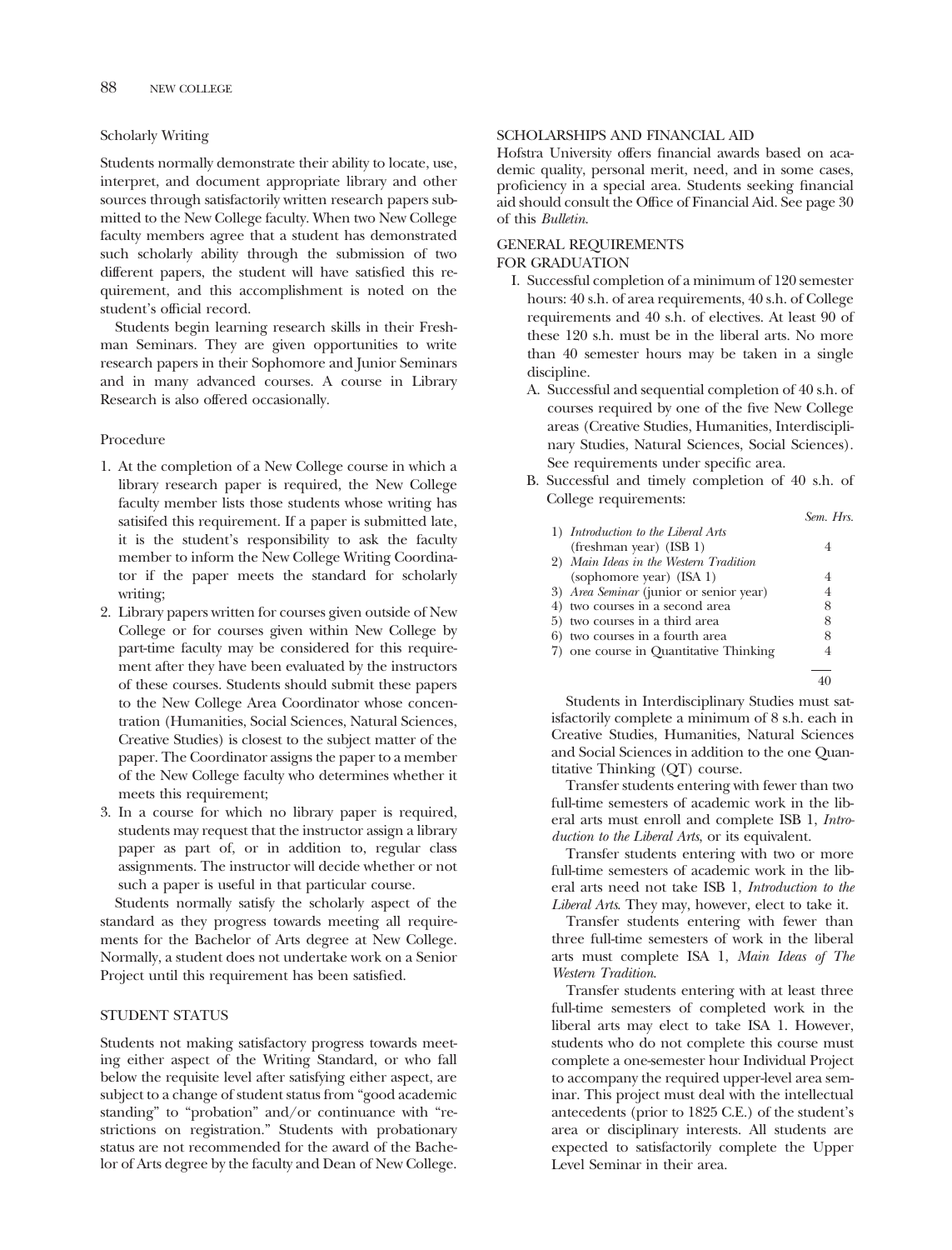- C. Successful completion of 40 s.h. of elective work approved by the student's adviser. See Elective Studies, page 95.
- II. Students must satisfy the New College Writing Standard. It is expected that they will satisfy the frst aspect by the end of the sophomore year and will maintain that standard subsequently. Normally, the second aspect of the Writing Standard should be satisfactorily completed before registering for the Senior Project.
- III. Each student must remain in good academic standing while enrolled at New College.

# FOR FRESHMEN ENTERING THE FALL 1998 SEMESTER AND AFTER

Year I:

Students entering New College in the Fall 1998 semester and thereafter, are subject to the same graduation requirements as specifed previously. However, while the requirements remain the same, the structure of these requirements has changed as follows:

| <b>First Semester</b>                      | Sem. Hrs.      |
|--------------------------------------------|----------------|
| Introduction to the Liberal Arts           | 4              |
| Introductory Level course                  | $\overline{4}$ |
| Introductory Level course                  | $\overline{4}$ |
| Elective course                            | $\overline{4}$ |
|                                            | 16             |
| Second Semester                            |                |
| Directed writing course                    | $\overline{2}$ |
| Elective                                   | $\overline{4}$ |
| Elective                                   | $\overline{4}$ |
| Elective                                   | $\overline{4}$ |
| Elective                                   | $\overline{2}$ |
|                                            | 16             |
| Year II                                    |                |
| <b>First Semester</b>                      |                |
| Main Ideas or culturally different course  | 4              |
| Elective                                   | $\overline{4}$ |
| Elective                                   | $\overline{4}$ |
| Elective                                   | $\overline{4}$ |
|                                            | 16             |
| Second Semester                            |                |
| Main Ideas or culturally different course  |                |
| (whichever not taken in first semester)    | 4              |
| Elective                                   | $\overline{4}$ |
| Elective                                   | $\overline{4}$ |
| Elective                                   | $\overline{4}$ |
|                                            | 16             |
| Year III                                   |                |
| <b>First Semester</b>                      | Sem. Hrs.      |
| Upper Level Area Seminar or Methods/       |                |
| Criticism Area course                      | 4              |
| *Thematic Writing course                   | 4              |
| Elective                                   | $\overline{4}$ |
| Elective                                   | $\overline{4}$ |
|                                            | 16             |
| Second Semester                            |                |
| Upper Level Area Seminar or Methods/       |                |
| Criticism Area course (whichever not taken |                |
| in first semester)                         | 4              |
| Elective                                   | $\overline{4}$ |
| Elective                                   | $\overline{4}$ |
| Elective                                   | 4              |
|                                            | 16             |

| Year IV:                 |                |
|--------------------------|----------------|
| <b>First Semester</b>    |                |
| Senior Project or course |                |
| Elective                 |                |
| Elective                 | 4              |
| Elective                 | $\overline{4}$ |
|                          | 16             |
| Second Semester          |                |
| Senior Project or course |                |
| Elective                 |                |
| Elective                 | 4              |
| Elective                 | 4              |
|                          |                |

\*Students may enroll in additional Thematic Writing courses in subsequent semesters either as elective offerings or to further improve writing skills.

# ACADEMIC STANDING

The New College faculty and/or the Dean of New College reserve the right to review student records periodically for successful and timely progress toward satisfaction of College and area requirements and to make recommendations to the University about student status. A decision is made for each student in terms of one of the following categories:

retention in good standing retention on academic probation restrictions on registration dismissal Data used to determine student status include: Completion ratio: ratio of credits successfully completed to credits attempted; Number of deferred evaluations (Pr's) and Incomplete (INC's) outstanding; Grade-point average (GPA); Timely and orderly satisfaction of both College and area requirements. For New College Dean's List eligibility, see the New College *Addendum* to this *General Bulletin*.

#### Creative Studies Area Requirements

Creative Studies at New College serve students with an interest in and commitment to the study and practice, within a liberal arts context, of fne arts, theater arts, the writing arts or dance arts. Students defne and develop personal talent while considering the creative process, the tradition of their artistic feld and the human context of their own creativity.

In addition to satisfying the general requirements for graduation from New College, Creative Studies students must also satisfy the following minimum area requirements:

- I. 40 s.h. in Creative Studies distributed as follows:
	- a. 12 s.h. of faculty-offered studio or workshop courses or seminars;
	- b. 12 s.h. of student-initiated projects;
	- c. 8 s.h. in the study of the tradition of the student's artistic feld;
	- d. 4 s.h. in the study of the creative process;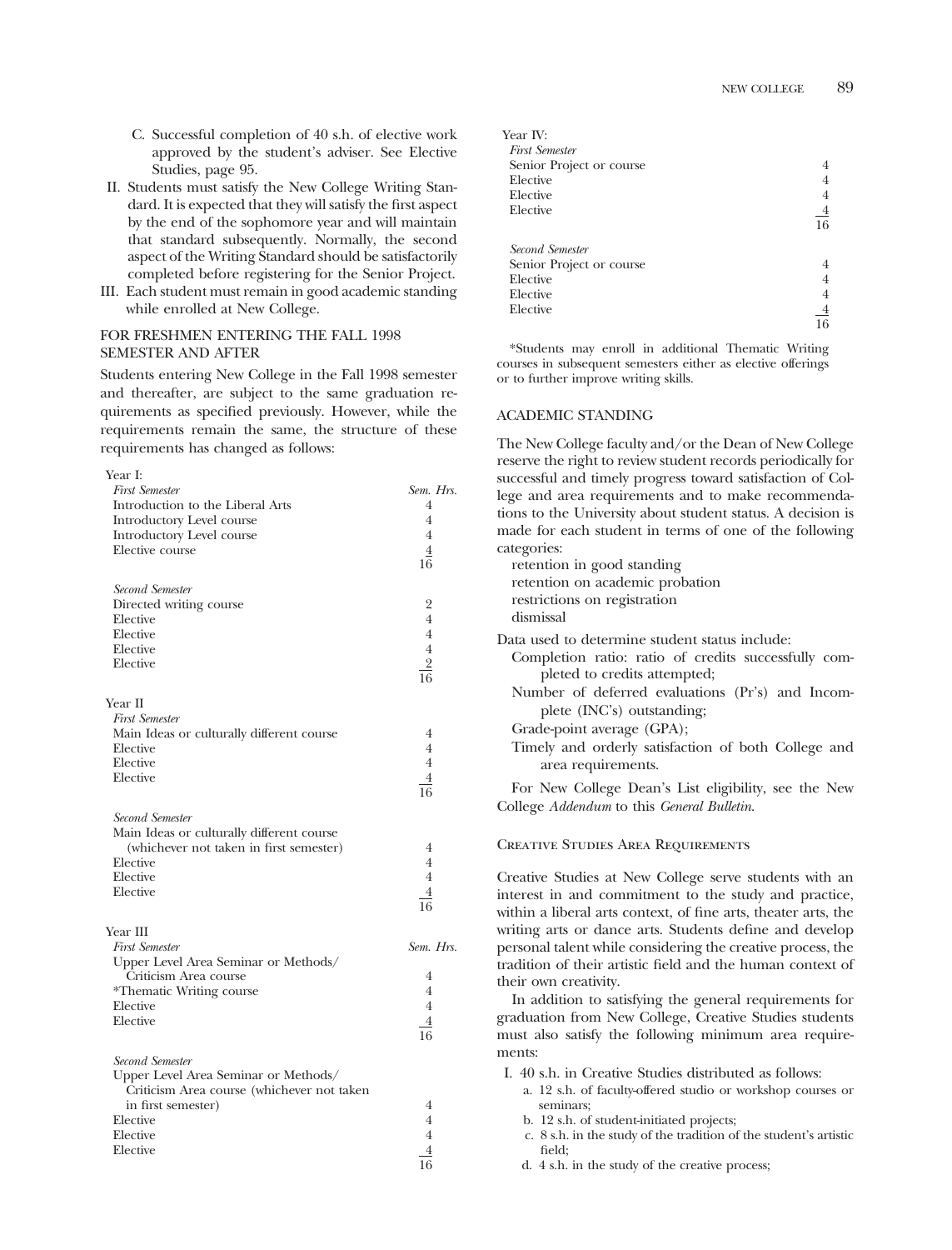- e. 4 s.h. Senior Project, creative or scholarly, as a culminating demonstration of proficiency in Creative Studies.
	- 1) Scholarly projects must be consistent with the Humanities area guidelines for Senior Projects.
	- 2) Creative projects must be accompanied by a written scholarly report on the project's purpose and a critical assessment of the result(s).
- II. Upper-Level Seminar (College requirement): 4 s.h. This requirement is intended to help the student assess the impact on the arts of developments since 1825. The course helps the student refne research and writing skills. Creative Studies students may satisfy this requirement in one of the two ways:
	- 1) complete the Creative Studies Upper-Level Seminar, or, with the Coordinator's permission, the Humanities Upper-Level Seminar;
	- 2) with adviser's approval, complete a 4 s.h. Individual Project, either tracing the impact of ideas and/or events in the past 150 years on the student's creative feld, or analyzing the antecedents and consequences of a signifcant development in that feld.

Students desiring a focus in dance arts, fne arts, theater arts or writing arts must also satisfy the following specifc requirements.

# *Creative Studies with a Dance Arts Focus*

# Requirements

- I. 40 semester hours including the following:
	- a. 2 s.h. of *Modern Dance*
	- b. 2 s.h. of *Ballet*
	- c. 20 s.h. in additional courses and/or workshops in modern dance, ballet and/or jazz
		- **NOTE:** When engaged in performance, students must participate in technical or crew work as required. Credit will be awarded through Individual Projects according to the amount and quality of student work.
	- d. 2 s.h. in choreography or dance composition
	- e. 6 s.h. in courses or projects in the history of dance
	- f. 4 s.h. in the study of the creative process, philosophy of art, or aesthetics
	- g. 4 s.h. of Senior Project, scholarly or creative (see general Creative Studies Area requirements above).
- II. Upper-Level Seminar (College requirement), 4 s.h.

It is recommended that students enrolled in the optional Dance Arts Focus within Creative Studies take BIO 103, *Human Anatomy and Physiology I*, in partial fulfllment of their Natural Science requirements at New College, and PESP 106, *Kinesiology*, as an elective.

> *Creative Studies with a Fine Arts Focus*  Assistant Professor Pushkin, *Adviser*

# Requirements

- I. 40 semester hours including the following:
	- a. 12 s.h. in basic courses to include the areas of *Two-Dimensional Design Three-Dimensional Design* and *Drawing;*
- b. 12 s.h. in studio work taken in either seminar or individual project modes;
- c. 12 s.h. in art history and/or aesthetics;
- d. 4 s.h. of Senior Project as a culminating demonstration of profciency in Fine Arts.
- II. Corequisites: 16 s.h. in studio work taken in either seminar or individual project modes, including one course in art history and/or aesthetics.
- III. Upper-Level Seminar (College requirement), 4 s.h.

All requirements are to be chosen in consultation with the fne arts adviser.

# *Creative Studies with a Theater Arts Focus*  Instructor Romano, *Adviser*

#### Requirements

- I. 40 semester hours including the following:
	- a. 8 s.h. of theater workshop courses;
	- b. 16 s.h. of theater arts projects. After satisfactory completion of *Theater Workshops I* and *II* or their equivalents, and with the approval of the theater arts adviser, academic credit may be received for work with an approved theater, on or off campus. Students normally satisfy this requirement through work on New College Theater Group productions;
	- c. 12 s.h. in courses or projects in theater history or dramatic literature, including one course in aesthetics or criticism;
	- d. 4 s.h. Senior Project.
- II. Upper-Level Seminar (College requirement), 4 s.h.

# *Creative Studies with a Writing Arts Focus*

Associate Professor Ben-Merre; Assistant Professor Friedlander, *Advisers* 

- I. 40 semester hours including the following:
	- a. 8 s.h. of writing arts courses chosen from such offerings as: *Poetry Workshop*, *Short Story Workshop*, *The Craft of the Poet*, *The Essay*, *Works in Progress*;
	- b. 16 s.h. of Individual Projects in writing or additional writing courses which may include 8 credits in an apprenticeship mode, either off campus or as a peer teacher for a member of the writing faculty. The character and timing of these projects should be carefully considered with the student's writing arts adviser;
	- c. 8 s.h. of courses in various periods and genres of literature;
	- d. 4 s.h. of aesthetics, creativity or literary theory, or an equivalent approved by the student's adviser;
	- e. 4 s.h. Senior Project.
- II. Upper-Level Seminar (College requirement), 4 s.h.

# Humanities Area Requirements

Assistant Professor Friedlander, *Coordinator* 

The Humanities at New College are: art history, cultural anthropology, literature, dramatic literature and philosophy.

In addition to satisfying the general requirements for graduation from New College, Humanities students must meet these minimum area requirements:

- I. 40 s.h. in the Humanities
	- a. 16 s.h. of four basic courses in three different Humanities disciplines;
	- b. 20 s.h. of advanced courses as specifed in a. below;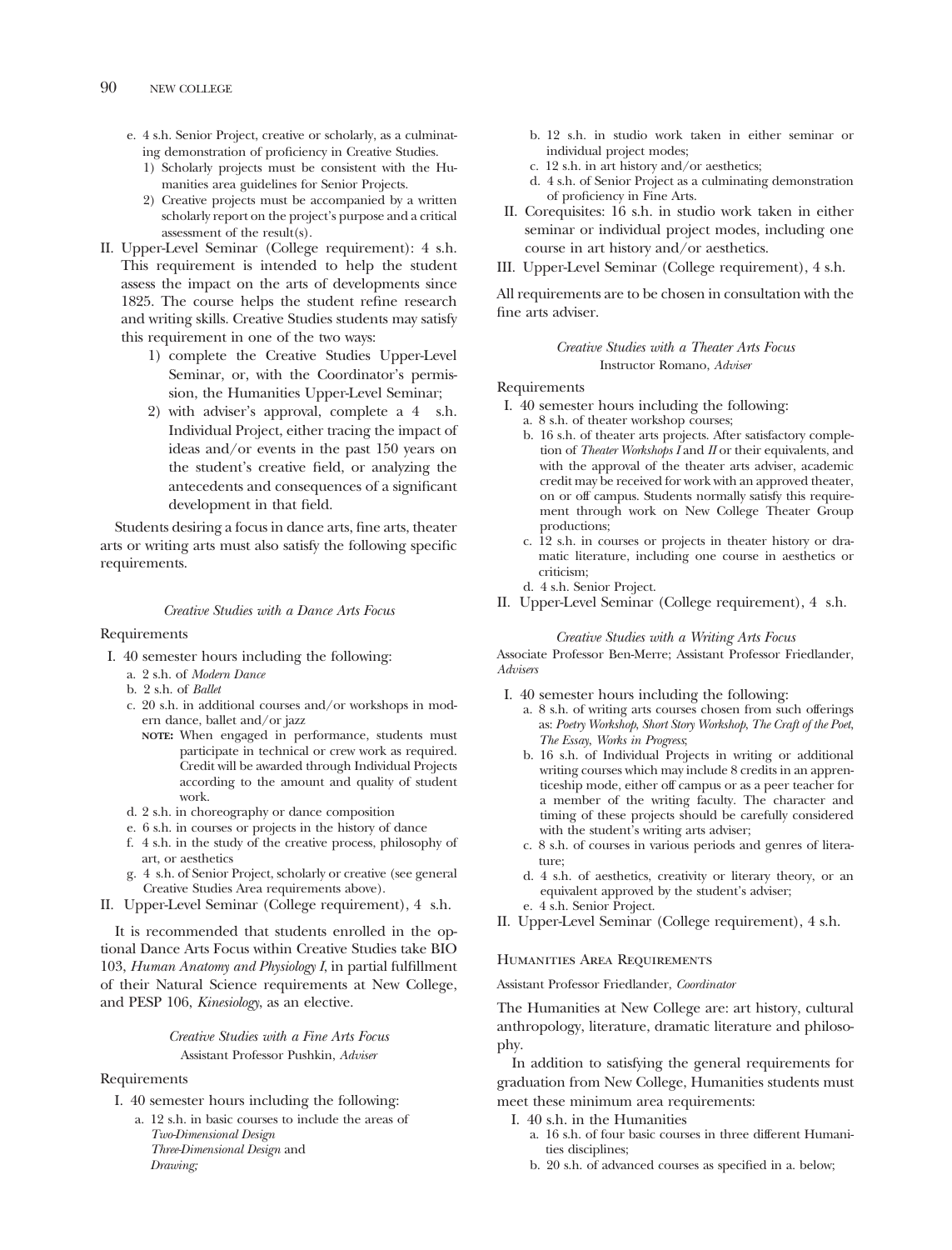c. 4 s.h. Senior Project.

Of the 40 s.h. in Humanities, at least 12 s.h. must be in pre-20th century literature, dramatic literature or philosophy.

- II. Humanities Programs
	- a. Area and Discipline Focus: the 20 s.h. in advanced courses may be taken in a single discipline, thus constituting a Discipline Focus, or in two or more Humanities disciplines, thus constituting an Area Focus.
	- b. Elective Focus: students may also choose to have an Elective Focus of not less than 20 s.h. in a discipline or area outside of the Humanities.
- III. Upper-Level Seminar: 4 s.h.

All juniors in the Humanities are required by New College to take a 4-credit Upper-Level seminar.

This course complements the sophomore seminar (*Main Ideas in the Western Tradition*) which ends with the Romantic movement through study of some of the significant fgures, movements and events in the humanities from about 1825 to the middle of the 20th century. The course tries to rationalize recent transformations in the modern mind as refected in a selection of literature, drama, music, philosophy, cultural anthropology and art history of the West. Selection depends upon the instructor.

A library research paper will be required of all students which will prepare them to undertake the Senior Project.

IV. Senior Project: students in the Humanities area normally complete this 4 s.h. requirement during the last semester of their senior year in accordance with guidelines issued by the Humanities faculty.

The Senior Project is a culmination of work within the Humanities and consists of a senior paper of about 15-20 pages written on a topic mutually acceptable to both student and faculty. Starting from a single discipline, it will embrace one or more other disciplines in its approach and articulate the student's own perspective, his or her own sense of the world.

A creative project is acceptable, but must be accompanied by an expository essay analyzing its purpose(s) and appraising its relationship to contemporary art.

Courses applicable to the above requirements:

Most Humanities courses offered in HCLAS *may*, with the permission of the New College Humanities faculty, be used to satisfy these basic requirements, with the following exceptions:

- a. English courses which *may not* be used: ENGL 1-2, 2A, 4, 5, 30, 133, 134, 134A, 135, 136A, 136B, 136C, 136D, 170, 171, 172, 173, 174, 175, 176, 177, 177A, 178, 178A, 178B, 178C.
- b. Foreign language courses level 4 or below *may not* be used. c. School of Communication courses *may not* be used except for:
- AVF 10, 137A, 137B, 139, 157, 158, 177. d. Speech Communication and Rhetorical Studies courses *may not* be used except for SPCM 9, 33, 53, 121, 128.

Interdisciplinary Studies Area Requirements Assistant Professor Friedlander, *Coordinator* 

In addition to satisfying all general requirements for graduation from New College, Interdisciplinary Studies

students must design, with their advisers, an individual Interdisciplinary Studies Program which employs two or more disciplines from different areas and explores some discrete topic, theme or problem.

Students and advisers should design Interdisciplinary Programs during the second semester of the sophomore year and submit them in writing to the Area Coordinator for approval. An individual program design should include a statement of its focus and specify 40 s.h. of study including a 4 s.h. Senior Project as the culminating work in the program. No more than 16 of these 40 s.h. may be in basic or general courses or projects. New College and other University liberal arts courses may be used in the design of Interdisciplinary Programs. Through their total B.A. programs, Interdisciplinary Studies students must satisfactorily complete a minimum of 8 s.h. each in Creative Studies, Humanities, Natural Sciences and Social Sciences in addition to 4 s.h. of Quantitative Thinking (QT) courses.

A 4 s.h. Upper-Level Interdisciplinary Studies area seminar must be completed as required by New College. This requirement is intended to help the student assess the impact on his/her interdisciplinary focus of developments since, roughly, 1825, and to help the student refne research and writing skills. Interdisciplinary Studies students may satisfy this requirement in one of several ways.

- 1) A student with a Human Development Focus may take the *Special Seminar in Human Development* or arrange with his/her adviser for an appropriate alternative.
- 2) A student with an International Studies Focus may take the *Upper Level Seminar in International Studies* or arrange with his/her adviser for an appropriate alternative.
- 3) With the approval of the adviser and the Interdisciplinary Studies Coordinator, a student may select an appropriate upper-level seminar in the Humanities, Social Sciences, Natural Sciences or program focus within Interdisciplinary Studies.
- 4) With the approval of the adviser and Area Coordinator, a student may complete a 4 s.h. Individual Project either tracing the impact of ideas and/or events in the past 150 years on the student's focal concern, or analyzing the antecedents and consequences of a signifcant development directly related to that concern.

Each student's program must culminate in a Senior Project, normally a research paper, in which at least two disciplines from two different areas are actively employed. Of necessity, then, Interdisciplinary Studies Senior Projects must have at least two faculty sponsors: a faculty supervisor from the primary discipline and a consultant or consultants from the other discipline(s).

In addition to individual, student-designed Interdisciplinary Studies Programs, New College offers seven specifc programs within Interdisciplinary Studies.

# *American Civilization Focus*

American Civilization is the study of the culture of the United States from such interdisciplinary perspectives as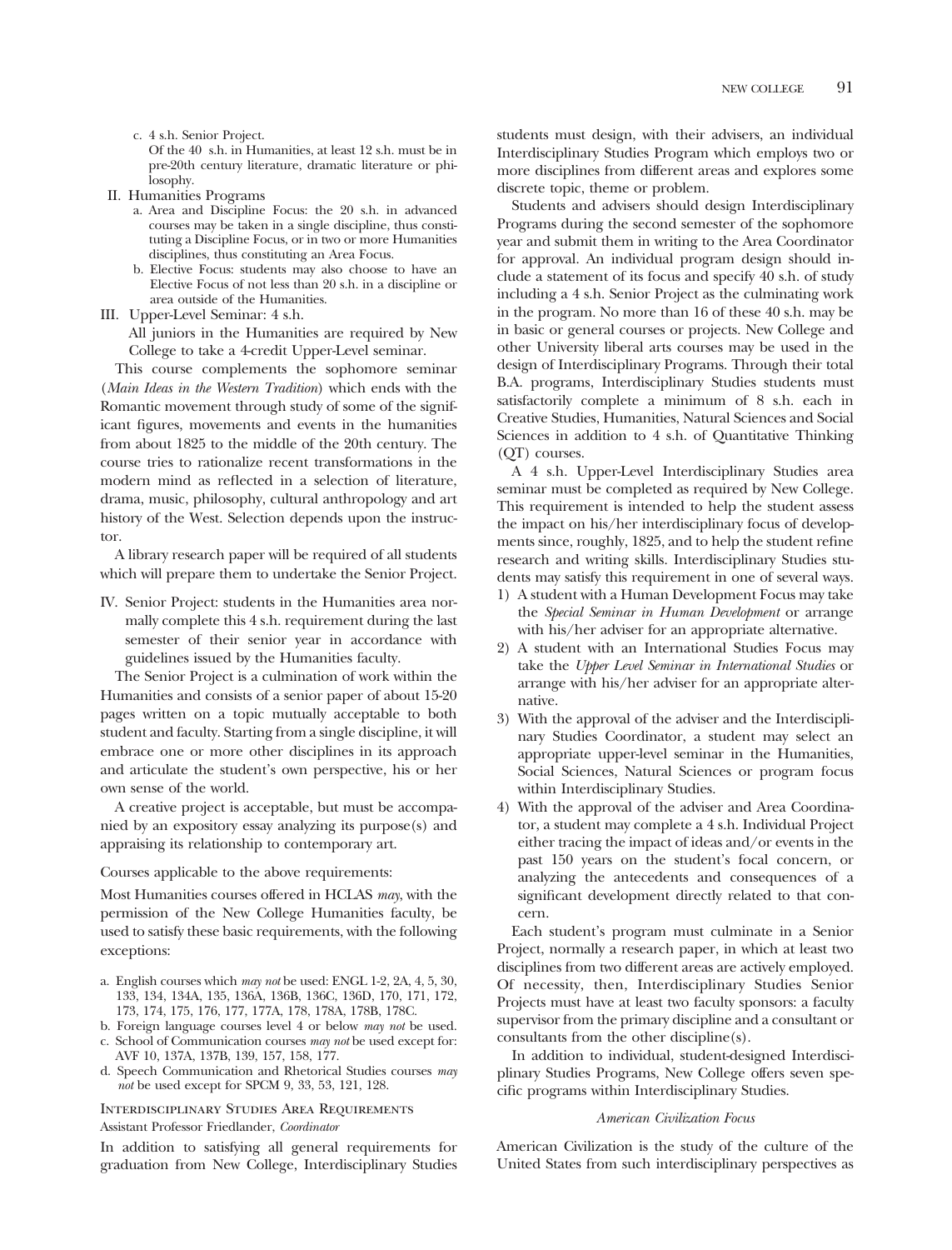history, political science, literature, economics, philosophy, sociology and art history.

In addition to satisfying the general requirements for graduation from New College, American Civilization students must design, with the adviser for this focus, a program of 40 s.h. of studies, at least 20 s.h. of which are in advanced courses or projects including a 4 s.h. Senior Project. This program design must be submitted to the Area Coordinator for approval by the end of the sophomore year.

Guidelines

- 1) At least 8 s.h. in Humanities
- 2) At least 12 s.h. in at least two different Social Science disciplines
- 3) At least 8 s.h. in advanced topics
- 4) At least 8 s.h. in other courses which illustrate some aspect of American Civilization;
- 5) 4 s.h. Senior Project as culmination of the student's work in American Civilization.

#### *Cognitive Science Focus*

The Cognitive Sciences Program is concerned with an understanding of such phenomena as problem solving, language acquisition, mental representation, memory, and the more general consideration of information processing by both humans and machines. It draws mainly upon the disciplines of philosophy, linguistics, psychology, mathematics, computer science and neuroscience. From a concentration in this area, students acquire experience in quantitative methodologies and techniques as well as in humanistic and philosophical thinking.

In addition to satisfying the general requirements for graduation from New College, students must design, with the adviser for this focus, a program of 40 s.h., at least 20 of which are in advanced courses or projects including a 4 s.h. Senior Project. These 40 s.h. are augmented by the 4 s.h. Upper-Level Integrative Seminar, taken in partial satisfaction of College graduation requirements. This program design must be submitted for approval by the Program Adviser by the end of the student's sophomore year.

Guidelines

1) 8 s.h. of integrative courses within the Cognitive Sciences Focus, as follows:

*The Nature of Intelligence* (Introductory)

Upper-Level Seminar in Cognitive Science (in partial satisfaction of College requirements)

Senior Project in Cognitive Science

The Senior Project should be an integrative work within the cognitive sciences involving at least two of the disciplines comprising the feld. It may, for example, consist of an Artifcial Intelligence Program that sheds light on a specifc human ability, such as language. A project of this sort would involve computer science, linguistics and psychology, or address the defnition of thought processes within the felds of philosophy, psychology and computer science—how they intersect, diverge, confict and/or reinforce each other.

2) 32 s.h. including at least one basic course in each of three different disciplines, approved by the Program Adviser, as follows:

| Computer Science                  | Neuroscience                                            |
|-----------------------------------|---------------------------------------------------------|
| Linguistics                       | Philosophy                                              |
| Mathematics                       | Psychology                                              |
|                                   | Examples of relevant New College and HCLAS courses are: |
| Introduction to Philosophy        | Physiological Psychology                                |
| Introduction to Language          | Introduction to Computers                               |
| <b>Mathematical Linguistics</b>   | Artificial Intelligence                                 |
| Natural Languages vs. Pro-        | Data Structures                                         |
| gramming Languages                | Discrete Mathematics                                    |
| Developmental Psycholinguis-      | Logic in Mathematics                                    |
| tics                              | Introduction to Neurology                               |
| <i>Fundamentals of Psychology</i> | Introduction to Animal                                  |
| Learning Theory & Behavior        | Behavior                                                |
| Modification                      |                                                         |

#### *Communication and Society Focus*

Communication and Society provides students with the opportunity to study communication history, theory and practice within a broad, liberal arts context. The program is offered in cooperation with the School of Communication.

In addition to satisfying the general requirements for graduation from New College, students must design, with the Focus adviser, a program of 40 s.h. of studies, at least 20 s.h. of which are in advanced courses or projects including a 4 s.h. Senior Project. This program design must be submitted for approval to the Area Coordinator by the end of the sophomore year.

# Guidelines

- 1) 9 s.h. in School of Communication courses:
	- a. SCO 2, *Mass Media: History & Development,* 3 s.h.;
	- b. MASS 11, *Mass Communications in Contemporary Society*, 3 s.h.;
	- c. MASS 101, *Understanding Global Media & News Systems,*  3 s.h. or MASS 104, *Media and the Law,* 3 s.h.
- 2) 27 s.h. of courses in a variety of disciplines relating to communication and society.
- 3) 4 s.h. Senior Project: may be creative or scholarly. If creative, it must be accompanied by a written, scholarly report of the project's purpose, the means used to achieve that purpose and a critical assessment of the result(s).

**NOTE:** many communication production courses are not for liberal arts credit. See page 79 for courses and page 107 for liberal arts listings. New College students may not take more than 30 hours of nonliberal arts courses.

# *Family Studies Focus*  Instructor Mason-Egan, *Adviser*

The Family Studies Program is concerned with the interisciplinary study of the family. The focus is multifaceted and allows the student to look at the family from historical, psychological, sociological, anthropological, and literary perspectives. The program includes a basic core of psychology courses along with the advanced focus of the family. The program is designed to give the student a good foundation for graduate study in the felds of psychology, counseling, social work and human services.

In addition to satisfying the general requirements for graduation from New College, students must design with their adviser a program of 40 s.h. of study, at least 20 s.h.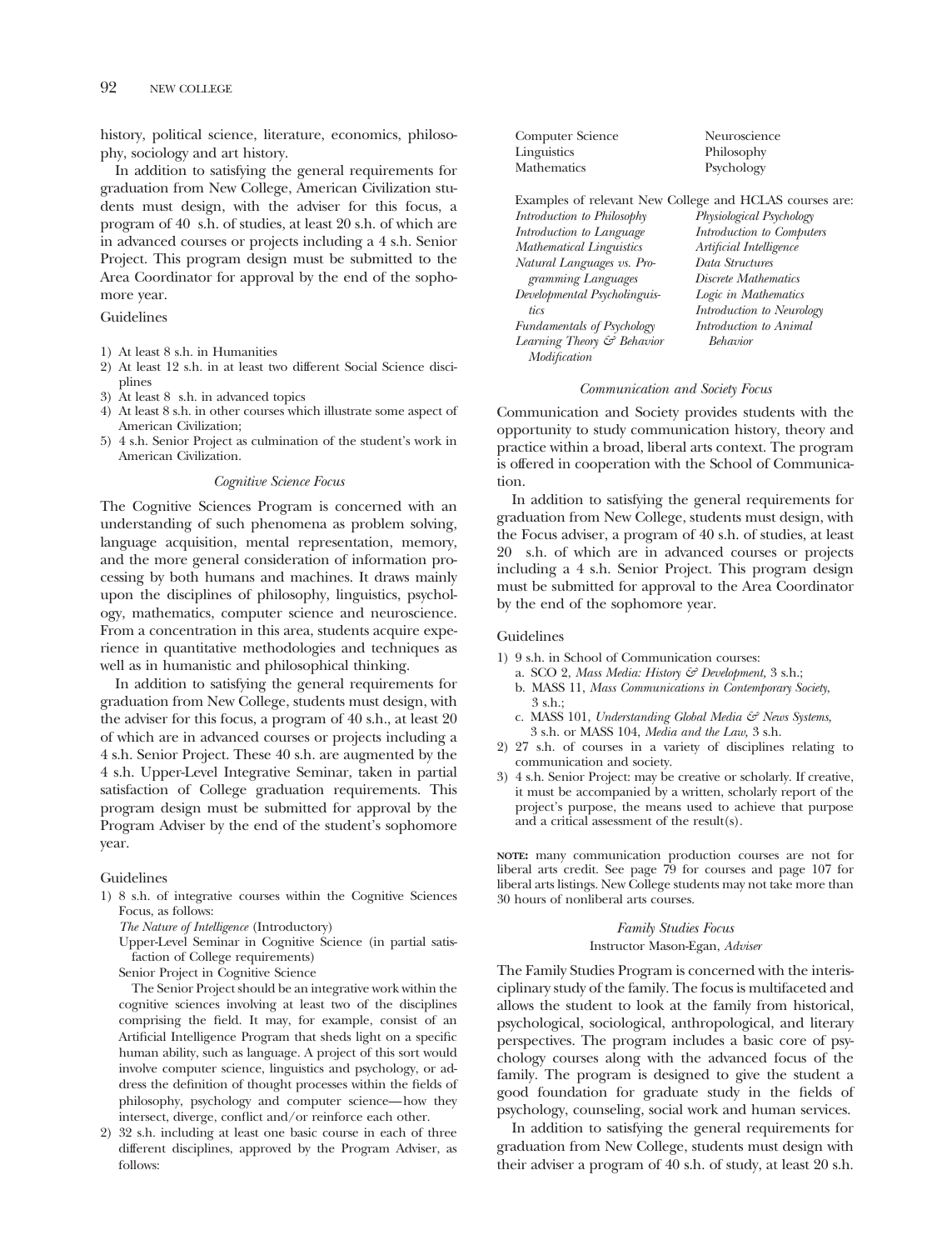of which must be advanced courses or independent projects, including a 4 s.h. Senior Project. These 40 s.h. are augmented by the 4 s.h. Upper Level Seminar in Human Development, normally taken in the student's junior year in partial satisfaction of college graduation requirements.

# Fieldwork Component

After the sophomore year, the student is required to register for a 4 s.h. class: *Frameworks for Studying Families*. This class is experiential in nature with a feld placement component as well as class time dealing with theoretical frameworks for studying families. Those students who want more experience are encouraged to register for an experiential learning project through Off-Campus Education, such as an internship or study abroad, which can be done anytime after the sophomore year.

The following courses are offered at New College and HCLAS and are relevant to the Family Studies Focus:

| <b>Psychology Courses</b>                        |                               |
|--------------------------------------------------|-------------------------------|
| Human Sexuality                                  | The Troubled Child            |
| Psychotherapy for Children                       | Upper Level Seminar in        |
|                                                  | Human Development             |
| Sociology/Psychology Courses With a Family Focus |                               |
| <b>Dysfunctional Families</b>                    | Intimate Human Behavior       |
| Marriage and the Family (SOC 36)                 | Organizations: Theory and     |
| Child Rearing in a                               | Reality                       |
| Contemporary Society                             | Introduction to Sociology     |
| Introduction to Social Work                      | Sociology of Gender (SOC 160) |
| Social Problems (SOC 103)                        | Social Institutions (SOC 102) |
| New Household: New Housing                       |                               |
| <b>Communication Courses</b>                     |                               |
| <i>Interpersonal Communication</i> (SPCM 4)      |                               |

*Gender and Intercultural Issues in Communication* (SPCM 53) *Nonverbal Communication in Human Interaction* (SPCM 33)

Anthropology and Philosophy Courses<br>
Cross-Cultural Socialization Social Anthropology *Cross-Cultural Socialization Social Anthropology Moral Development Introduction to Cultural Anthropology* 

History Courses With a Family Focus *American Family: Past and Present Generations: Families in 20th-Century America* 

Literature Courses *Self and Society: American Short Fiction American Children: Fact and Fiction* 

In order to satisfy the Quantitative Thinking component of the college requirement for graduation, it is required that the student register for Research Methods of the Social Sciences. This serves a dual purpose: New College graduation requirement and as an admission requirement for graduate school.

#### *Human Development Focus*

The Human Development Program is concerned with growth and continuity over the human life span with particular focus on the early years. Students are educated in observation, theory and intervention strategies with

application in the felds of medicine, nursing, teaching, research and mental health as well as parenting.

In addition to satisfying the general requirements for graduation from New College, a student must design, with the adviser for this focus, a program of 40 s.h. of studies. At least 20 s.h. of these credits must be in advanced courses or projects. In addition, the program must include a 4 s.h. Special Seminar in Human Development (taken during the junior year, in partial satisfaction of College graduation requirements) and a 4 s.h. Senior Project. This program design must be submitted for approval to the Area Coordinator by the end of the sophomore year.

The following New College courses are particularly relevant to the theme of human development. Students may select from these and other courses offered at New College or at the University in the design of individual programs:

*Child Development The Troubled Child Human Sexuality Personality Imagination Intimate Human Child Rearing in Behavior* 

*Methods of Child Study Psychotherapy for Children*<br>*Death & Dying Psychology of Death & Dying Psychology of*   $Biology$  *Anthropology Contemporary Society Cross-Cultural Socialization* 

# *International Studies Focus*

Associate Professor Longmire, *Adviser* 

The International Studies Focus provides an interdisciplinary approach to global issues drawing on disciplines within the Social Sciences such as history, linguistics, political science, economics, sociology, psychology as well as those in the Humanities and Creative Studies, such as philosophy, anthropology, art history and literature.

In addition to satisfying the general requirements for graduation from New College, students in the International Studies Focus must design, with the Focus Adviser, a program of 40 semester hours, at least 20 of which are in advanced courses or projects, including a 4 s.h. Senior Project. Within the 40 s.h. of the Focus, students are also required to complete *Introduction to International Studies*, a four-credit course in which the historical, philosophical and methodological orientations of the Focus are presented. These 40 s.h. are augmented by a 4 s.h. Upper-Level Seminar emphasizing International Studies, taken in partial satisfaction of College graduation requirements.

A student's program design must be submitted to the Focus Adviser by the end of the student's sophomore year.

#### Requirements

40 semester hours as follows: (at least 22 of these 40 credits must emphasize or include the non-Western cultural experience)

- a. 4 s.h., Introduction to International Studies; Upper-Level Seminar (in International Studies), in partial satisfaction of College requirements;
- b. 4 s.h. Senior Project or Thesis (in International Studies);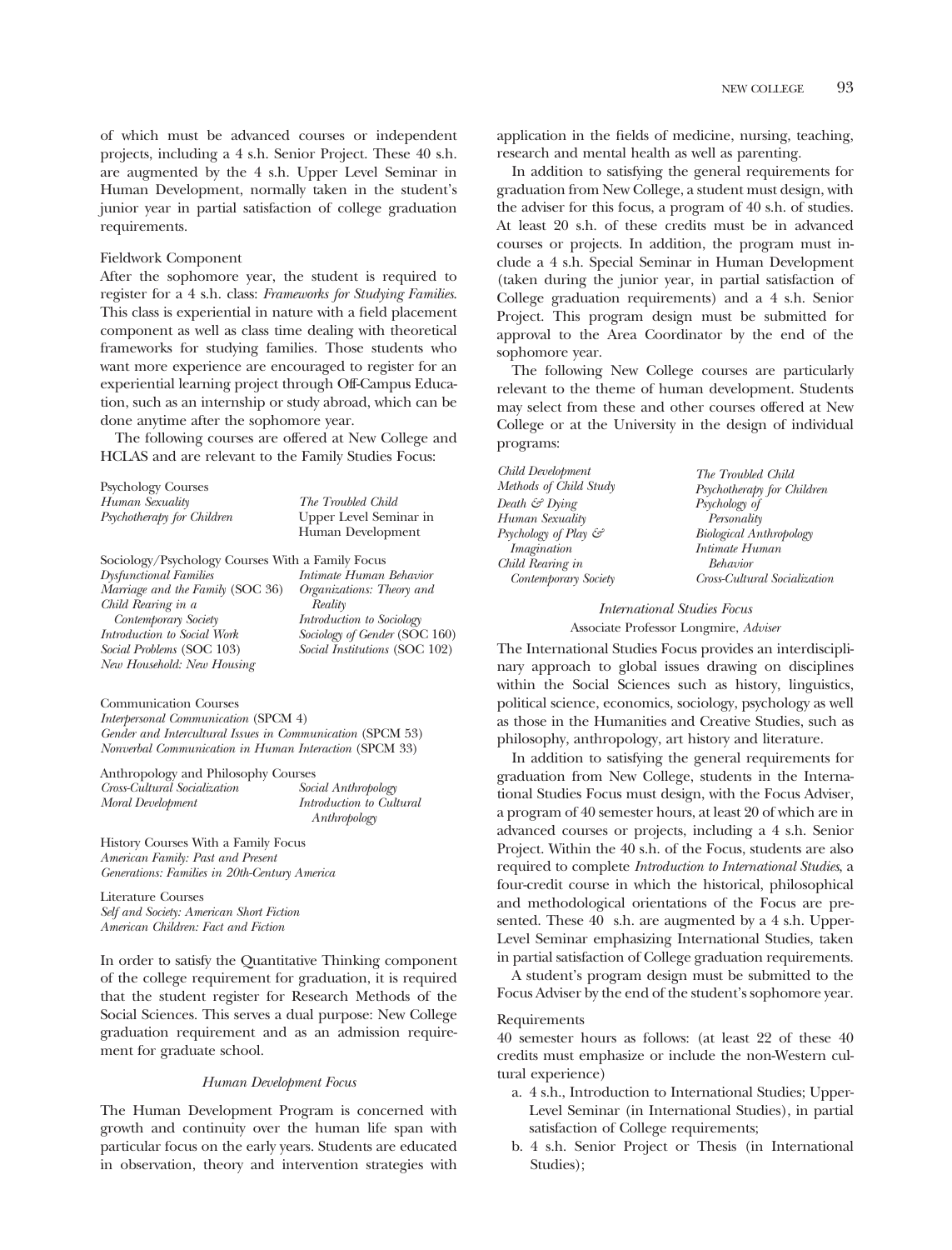c. 32 s.h. of courses and projects approved by the Focus Adviser including at least one course in each of four different disciplines which have a comparative or international dimension.

Students in the International Studies Focus are also strongly encouraged to undertake the following projects:

- 1. Acquire competence in at least one foreign language;
- 2. study abroad which can be arranged independently or through Off-Campus Education;
- 3. participate in internships at international organizations and other appropriate forums dealing with global issues.

New College courses which can be used to fulfll International Studies requirements include:

Humanities and Creative Studies

| Comparative Ethics                             | Modern European            |
|------------------------------------------------|----------------------------|
| Constructed Languages &                        | Comparative Literature     |
| <i>Interlinguistics</i>                        | Three Philosophical Novels |
| Comparative Religion:                          |                            |
| <b>Mysticism</b>                               |                            |
| Myths $\mathcal{C}$ Legends<br>Social Sciences |                            |
| Contemporary Economic Problems                 | Human Rights               |

| converge: 1                            | $1.1$ where $1.00$                       |
|----------------------------------------|------------------------------------------|
| Latin America: Peoples & Culture       | Islamic Resurgence                       |
| Marx & Twentieth-Century               | African Contributions to                 |
| Marxism                                | Western Civilization                     |
| Politics $\mathcal{S}$ the Third World | <i>Issues in International Relations</i> |
| Technology in the Twentieth            | The Search for a                         |
| Century                                | Postmodern Politic                       |
| Women in the Third World               | Cross-Cultural Socialization             |
| Environment & Society                  |                                          |
|                                        |                                          |

*Women's Studies Focus*  Associate Professor Longmire, *Adviser* 

The Women's Studies Program provides interdisciplinary perspectives on women's roles and issues.

In addition to satisfying the general requirements for graduation from New College, students must develop, with the adviser for this focus, a program of 40 s.h. of studies with a minimum of 6 s.h. each in Humanities and Social Sciences. Of the 40 s.h., at least 20 s.h. must be in advanced courses or projects including a 4 s.h. culminating Senior Project. This program design must be submitted for approval to the Area Coordinator by the end of the sophomore year.

The following have been designated as Women's Studies courses.

Courses offered at New College include:

HAHG 11. *Women Artists*, 4 s.h.

- ISWB 1. *Introduction to Women's Studies*, 4 s.h.
- SGG 5. *Language of Discrimination*, 4 s.h.
- 60E. *Women in the Third World*, 2 s.h.
- SPS 60F. *Ecofeminism*, 2 s.h.

Courses offered at HCLAS include:

ANTH 32. *Women & Development,* 3 s.h. 145. *Women & Men in Anthropological Perspective,*  3 s.h.

| ENGL         | 124A. The Woman Writer in America, 3 s.h.                      |
|--------------|----------------------------------------------------------------|
|              | 182-184, 190, 192, 196-198, A-Z. Readings in Lit-              |
|              | erature or Special Studies, 3 s.h. each                        |
| <b>FRLT</b>  | 42. Heroines Exotic & Erotic: Romantic Women in 19th-          |
|              | Century French Narrative Prose, 3 s.h.                         |
|              | 46. Sex, Gender & Love in 20th-Century French Prose,           |
|              | 3 s.h.                                                         |
|              | 60. Modern French Feminist Thought, 3 s.h.                     |
| <b>HIST</b>  | 6C. History of Changing Sex Roles: Changing Societies,         |
|              | 1 s.h.                                                         |
|              | 149. Women in America, 3 s.h. (Credit towards minor            |
|              | given for this course or SHG 5, not both.)                     |
| <b>JW ST</b> | 101. Special Topics in Jewish Studies, 3 s.h.                  |
| PHI          | 167. Philosophy of Feminism, 3 s.h.                            |
| PSY          | 26. Psychology of Women, 3 s.h. (Credit towards minor          |
|              | given for this course or SPG 4, not both.)                     |
| SOC          | 32. Women & Development, 3 s.h. (Credit towards                |
|              | minor given for this course or SGG 60E, not                    |
|              | both.)                                                         |
|              | 36. Marriage $\mathcal G$ the Family, 3 s.h.                   |
|              | 140. Social Inequality, 3 s.h.                                 |
|              | 160. Sociology of Gender, 3 s.h.                               |
| <b>SPLT</b>  | 57. Gender & Culture: Women Through the Lens of                |
|              | Spanish Female Writers, 3 s.h.                                 |
| <b>SPCM</b>  | 53. Gender $\mathcal G$ Intercultural Issues in Communication, |
|              | $3$ s.h.                                                       |
| WST          | 1. Introduction to Women's Studies, 3 s.h.                     |
|              | 198. Independent Study in Women's Studies, 3 s.h.              |

CLL 75. *Women Writers in the Romantic Tradition,* 3 s.h.

#### Natural Science Area Requirements

In addition to satisfying all general requirements for graduation from New College, Natural Science students must also satisfy the following area requirements:

- I. 40 s.h. in the Natural Sciences distributed as follows:
	- a. 16 s.h. in four basic courses in at least three of the following science disciplines: biology, chemistry, geology, physics and mathematics. Basic courses are introductory courses, without prerequisite, designed for majors in science. In mathematics, courses numbered 19 and below are considered basic. For students in the premedical elective focus (see below), biology (HCLAS BIO 1 & 2), *General and Inorganic Chemistry* (New College NCB 1 or HCLAS CHEM 3A, 3B) and PHYS 1A and 1B are required.
	- b. 20 s.h. of advanced courses: may be in a single discipline, in which case the student will have completed a discipline focus, or in two or more Natural Sciences, in which case the student will have completed an area focus.

For students in the premedical elective focus, the fve advanced courses should be taken from among the following HCLAS courses: BIO 23, 24, 124, 135, 136, 137, 143, 144, 150, 191; CHEM 105, 109, 131A & 132A, 131B & 132B, 141-142, 147, 162, 163, 173, 175, 180.

**NOTE:** if advanced courses are in biology, CHEM 131A & 132A must be taken for the premedical focus. If advanced courses are in chemistry, two additional biology courses must be taken.

c. 4 s.h. Senior Project (see below): students with an area or discipline focus normally complete this requirement during the last semester of their senior year, although they are encouraged to begin work well in advance of that semester.

Senior Project: with the assistance of a Natural Science faculty member, students choose a research topic in their feld of interest. Before the research is undertaken, a proposal with a preliminary bibliography must be submitted to the Area Coordinator and approved. The fnal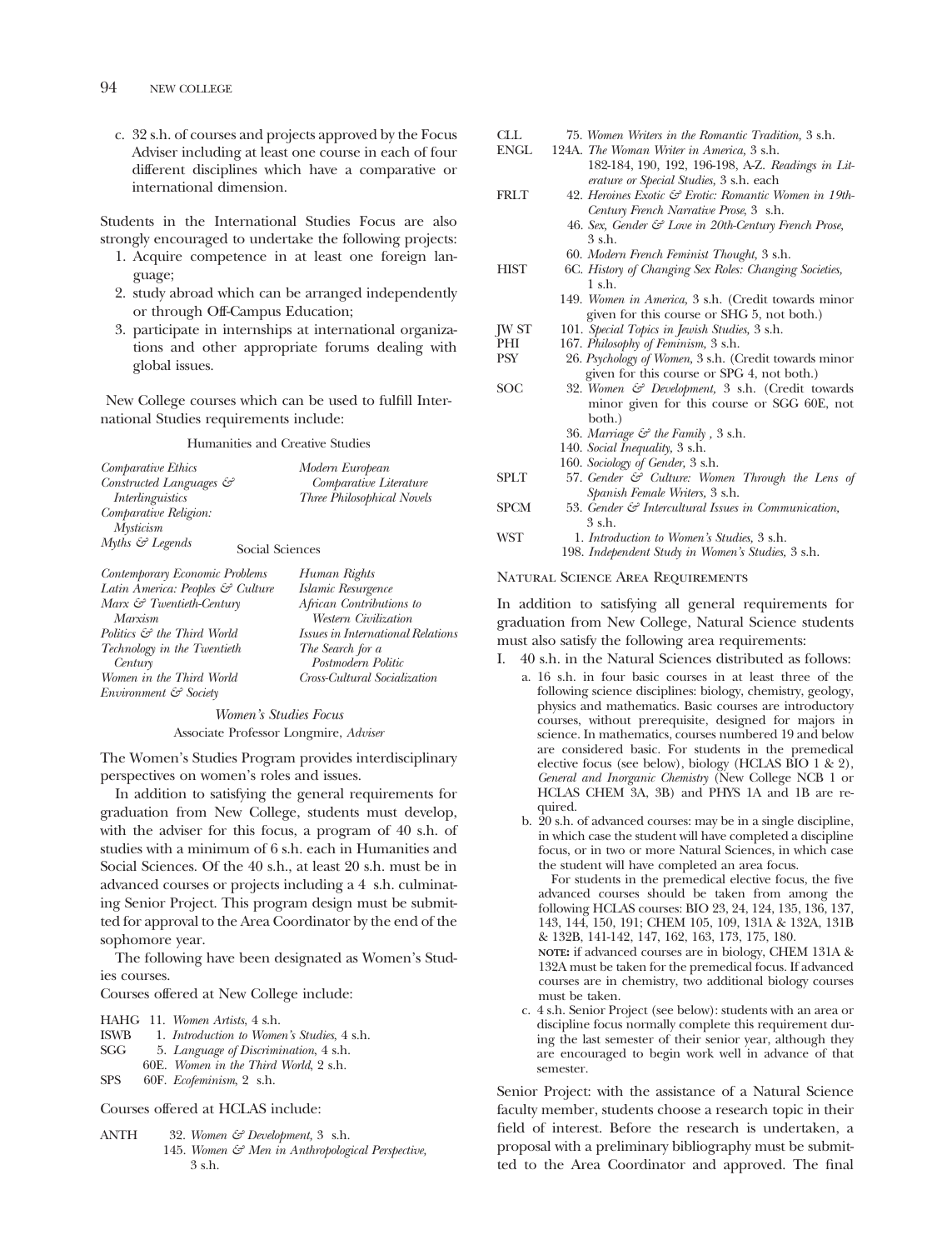product is a paper using the standard science writing format.

II. Senior Science Seminar (College requirement), 4 s.h. Required of all Natural Science majors, the focus is on some of the major questions that have defned the nature and direction of modern science through the 20th century. Problems or major historical fgures from several of the disciplines of the sciences are used as the basis for student research and discussion.

The course helps the student refne research and writing skills in preparation for the Senior Research Project.

# Elective Focus

Any New College student may also complete an Elective Focus (20 s.h. of basic and advanced courses) in one or more sciences depending on career goals. Please consult with the Natural Science Area Coordinator for possible Elective Focus options.

#### *Natural Science with a Premedical Focus*

This 20 s.h. elective focus is designed for students interested in pursuing careers in medical or allied health disciplines (medicine, dentistry, osteopathy, chiropractic, physical therapy, veterinary medicine, nursing, etc.). The requirements are designed to facilitate graduate school admission in these felds. In addition to satisfying all general requirements for graduation from New College and area requirements for the Natural Sciences, students may also complete this elective focus under advisement and subject to the approval of the Area Coordinator.

The program must include the following courses:

MATH 19 or 6 s.h. of mathematics electives (or New College equivalents) Basic Statistics (S 91) CSC 5 or ISGG 1 PHYS 2A, 2B (PHYS 1A and 1B are prerequisites) CHEM 131A & 132A, 131B & 132B

#### *Natural Science with a Prephysical Therapy Focus*

Students interested in preparing for admission to a graduate program in Physical Therapy should select from the following courses as the Elective Focus in Physical Education and Sport Sciences:

PESP 13, 25, 38B, 60, 106, 161, 163, 169, 190A, 192. In addition, one of the following may be taken: HPFS 62, 66.

**NOTE:** This Elective Focus is not equivalent to a B.A. in Physical Therapy. Most graduate physical therapy programs require 100 hours of volunteer work before being admitted into an allied health setting. The hours can be spread over three summers.

(For a B.A. degree, students must earn at least 90 s.h. in liberal arts courses.)

#### Social Science Area Requirements

Credit toward the Social Sciences is given for those courses which are concerned with theoretical or conceptual considerations in the following disciplines: social anthropology, economics, history, linguistics, political philosophy, political science, psychology (undergraduate only) and sociology. Upon petition by the student, courses in communications, social philosophy and about religion may be included. Courses which emphasize technical or vocational skills will not count towards fulfllment of Social Science requirements. They may, of course, be taken as electives, after discussion with a Social Science adviser.

In addition to satisfying all general requirements for graduation from New College, students in the Social Sciences must satisfy the following requirements:

- I. 40 s.h. in the Social Sciences including the following: a. 16 s.h. of basic courses including at least one 4 s.h. course in three different Social Science disciplines;
	- b. 20 s.h. of advanced courses which may be in a single discipline, thus constituting a discipline focus, or in from two to four Social Science disciplines, thus constituting an area focus. These advanced courses must include *Research Methods*, 4 s.h.: ordinarily, this course is taken in the junior year. It addresses matters of research design and reports in most, if not all, of the Social Science disciplines.
	- c. 4 s.h. Senior Project: students normally complete this requirement during their last semester as seniors, in accordance with guidelines issued by the Social Science faculty.
- II. Upper-Level Seminar (College requirement), 4 s.h. This course surveys post-Napoleonic political, economic and social conditions and intellectual and scientifc climates, including signifcant fgures involved in the development of the Social Sciences.

Students are expected to read both primary works by, and secondary works about, the individuals to be studied and to participate in class discussions. Each student writes a term essay about some aspect of his/her discipline and prepares an acceptable Senior Project proposal.

### Elective Focus

Any New College student may also complete an Elective Focus (20 s.h.) of basic and advanced courses in one or more of the Social Sciences. Please consult with the Social Science Area Coordinator for possible Elective Focus options.

#### *Social Science with a Prelegal Focus*

Students may elect a sequence of courses designed to provide them with the skills and general knowledge suitable for undertaking the study of law. These courses, taken with the guidance of the New College prelegal adviser, include work in the social sciences, humanities and natural sciences and research writing and communication skills.

Specifcally, students ordinarily complete a discipline focus in political science courses consisting of *American Politics*, *The Constitution*, *American Political Theory* and an elective political science course. In addition, students must complete one course each in basic economics, psychology and American history. The following are also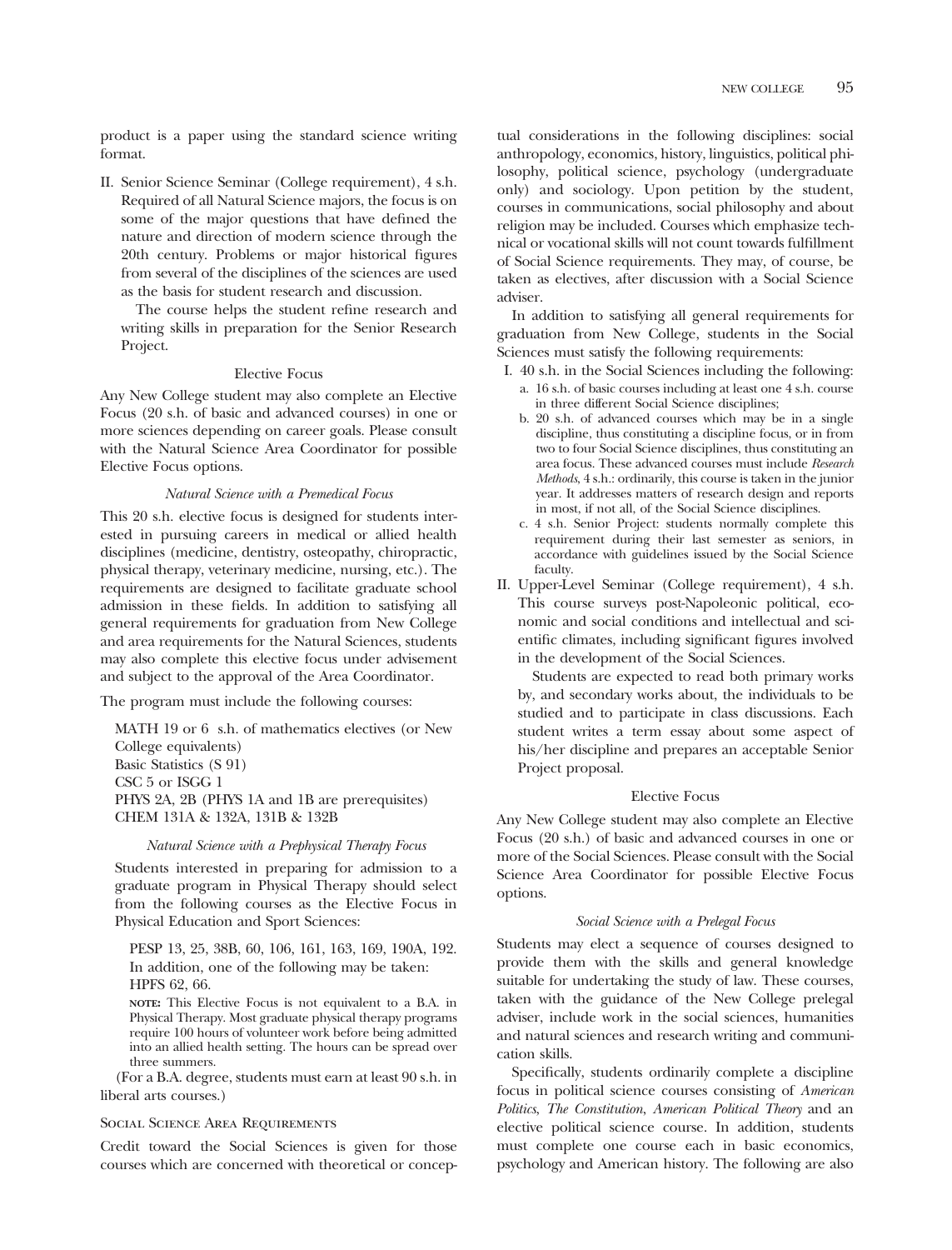recommended: *Law and the American Legal Process*, *Logic*, *Ethics*, *Statistics*, *The Essay* and *Environmental Science*.

**NOTE:** these recommendations are fully consistent with both the New College distribution requirements and the Social Science area requirements, all of which must be satisfed by students pursuing this elective focus.

# ELECTIVE STUDIES

One-third (40 s.h.) of a New College student's Bachelor of Arts program consists of elective studies. Elective studies complement College requirements, which are intended to assure breadth of learning, and area requirements, which are intended to assure concentration of learning. These courses or projects are selected in consultation with the student's faculty adviser and are the part of the student's academic program where interests and curiosities are investigated purely for their own sake and for intellectual pleasure. The only limitations on the selection of elective studies and projects are:

- 1) that a student take no more than 40 s.h. of work in a single discipline, and
- 2) that a student take no more than 30 s.h. in nonliberal arts courses. All New College courses are liberal arts courses. HCLAS courses are for liberal arts credit unless they note: "No liberal arts credit." Courses in the Schools of Business, Communication, and Education are *not* for liberal arts credit unless otherwise noted.

# Elective Focus

Occasionally, students use an elective focus to further career goals. A student may combine a nonrequired elective focus with an area concentration. For example, students with an interest in preparing for professional training in law or medicine may choose to use some of their elective work for preprofessional purposes. Details of the premedical and prelaw elective Foci appear on page 270.

# *Elementary Education Child Study Focus*  Administrative Associate Cheese, *Adviser*

Students with a special interest in elementary education or child study at New College have the opportunity to complete a sequence of elective work which leads either to provisional certifcation as elementary school teachers or to a liberal arts focus in child study and education. *All students electing this focus must complete the requirements for graduation of one of the New College areas*.

The Education Child Study Focus stresses feld experience for its students as well as knowledge of theories of child behavior and development, the philosophic foundations of education and socialization, and the content areas and curricula of the elementary school. The program requires the demonstration of skills critical to effective teaching and understanding of children, to interacting sensitively and fexibly with learners and peers, to organizing the social environment of children and the classroom, and to analyzing the verbal behavior of teachers and learners.

Since this program has a strong liberal arts core, its students are expected to develop insights into their own and other's professional growth and development.

Students in this elective program of study may satisfy their Senior Project requirement through work on a topic refecting their interest in child study and/or education if this work is consistent with the requirements of their area or discipline focus.

# Requirements

I. Elective Child Study Focus

In addition to satisfying all general requirements for graduation from New College, students in the Elective Education Child Study Focus must also satisfy the following:

- 1) Completion of the graduation requirements for one of the five New College areas (Creative Studies, Humanities, Interdisciplinary Studies, Natural Sciences, Social Sciences);
- 2) Successful completion of 20 s.h. including:
	- a. 4 s.h. of *Child Development* or its equivalent, chosen from among New College Social Science offerings;
	- b. 2 s.h. of *Children's Literature*;
	- c. 4 s.h. of *Philosophy of Education, Educational Controversies*  or *History of American Education*;
	- d. 4 s.h. of *Children and their Needs*, *The Troubled Child*, *Psychotherapy for Children*, or *Children and their Schools*.
- II. Elective Elementary Education Focus

In addition to satisfying all general requirements for graduation from New College, students in the Elective Elementary Education Focus must also satisfy the following:

- 1) Completion of the graduation requirements for one of the five New College areas (Creative Studies, Humanities, Interdisciplinary Studies, Natural Sciences, Social Sciences);
- 2) Maintenance of a grade-point average (GPA) of 2.75;
- 3) Successful completion of the Elementary Education program as outlined on page 163 of this *Undergraduate Bulletin*.
- **NOTE:** 1) The New College requirement of 90 s.h. in the liberal arts must be fulflled. The minimum number of semester hours to graduate from New College will therefore rise to more than 120 for students satisfying the dual New College/School of Education degree and certifcation requirements.
	- 2) New York State requires completion of one year of college-level study of a language other than English or the equivalent. While there is no language requirement for graduation at New College, students seeking provisional certifcation in Education must complete this State requirement.

# SPECIAL DEGREE-GRANTING

# PROGRAMS

University Without Walls

Melissa Cheese, *Administrator* 

University Without Walls at New College is a competencybased, liberal arts Bachelor of Arts or Bachelor of Science program for able adults who can spend only limited time on campus, but whose life situations provide opportunity for full- or part-time learning.

Students work with advisers to structure individual programs of study which are pursued at home, on the job,